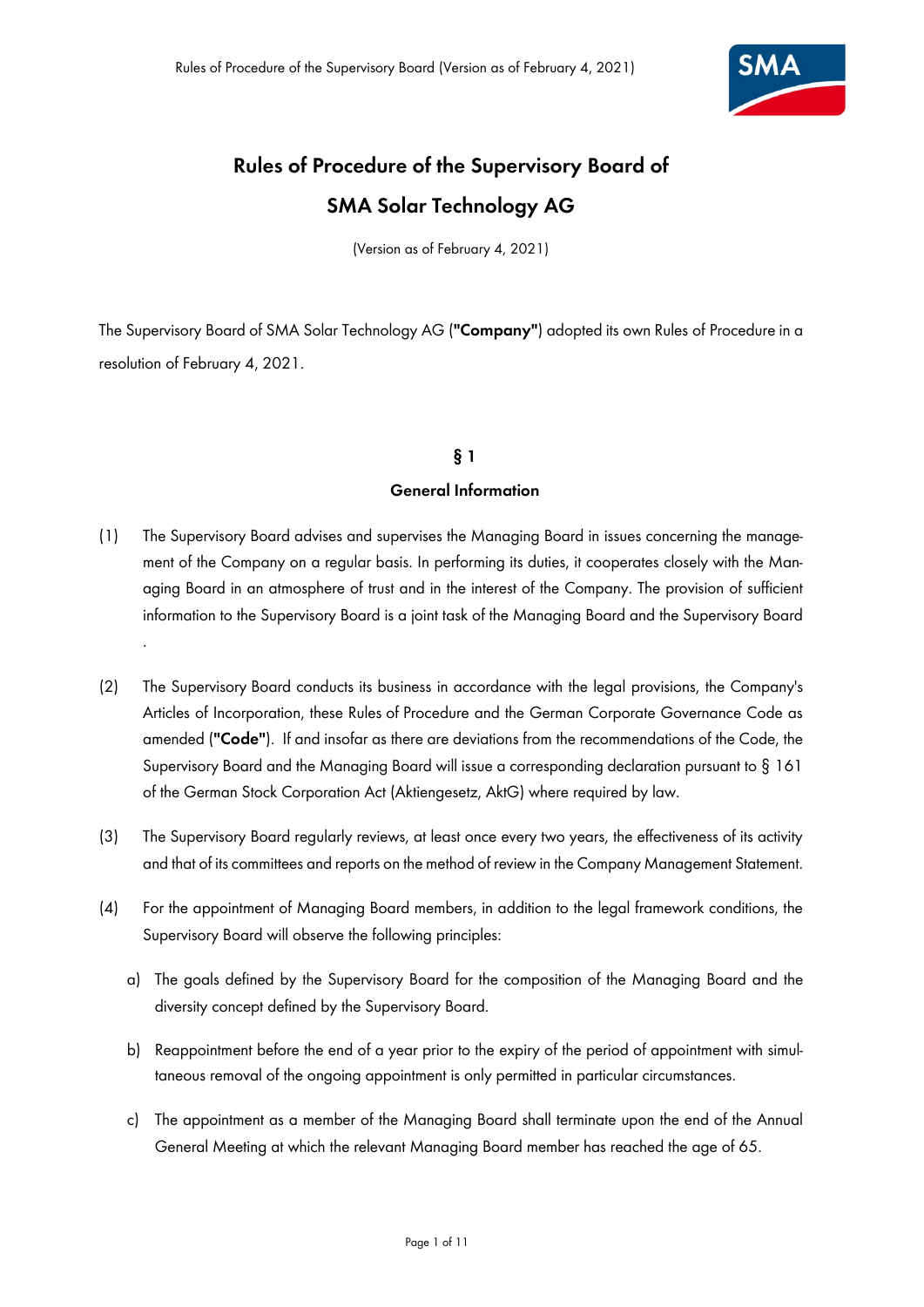# **§ 2**

# **Membership in the Supervisory Board**

For proposals for the election of Supervisory Board members, in addition to the legal framework conditions, the Supervisory Board will consider the following principles:

- (1) The proposals will take into account the goals defined by the Supervisory Board for its composition, as well as the skills profile and diversity concept defined by the Supervisory Board in their versions valid at the time of the proposal.
- (2) The Supervisory Board shall consist at all times of members who have the required knowledge, abilities, and technical experience to perform their control and consulting duties properly.
- (3) The Supervisory Board should only include members who will not have reached the age of 75 at the end of their terms of office. Reasons must be given to the Annual General Meeting for any deviation.
- (4) The Supervisory Board must comprise in its own estimation an adequate number of independent members. A member of the Supervisory Board is considered as independent if the member has no business or personal relationship with the Company or its Managing Board, which could constitute a conflict of interest.
- (5) A former member of the Company's Managing Board may not become a member of the Supervisory Board until two years have elapsed since his retirement from the Managing Board, unless his election is proposed by shareholders who hold more than 25% of the Company's voting rights. Exceptions must be given to the Annual General Meeting for any deviation.
- (6) Not more than two former members of the Company's Managing Board shall be members of the Supervisory Board . Reasons must be given to the Annual General Meeting for any deviation. Supervisory Board members shall not hold board functions, nor provide consulting services to main competitors of the Company, nor have a close personal relationship with the boards of a main competitor.
- (7) A person who is a member of the Managing Board of a listed company shall not hold more than two Supervisory Board seats in listed companies that do not belong to the group.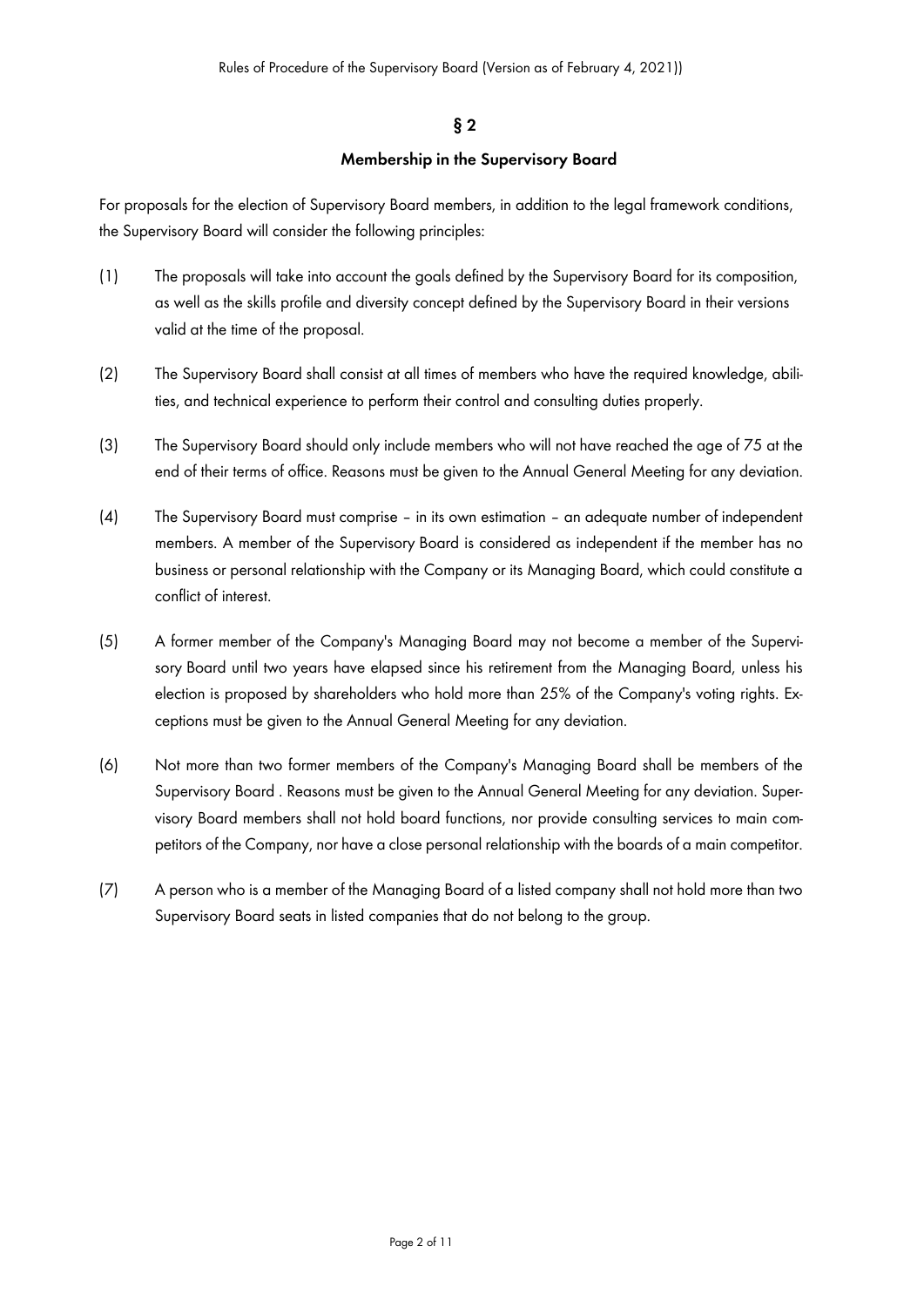(8) Elections to the Supervisory Board shall be organized as individual elections. Proposals of candidates for the chairmanship of the Supervisory Board shall be announced to the shareholders.

## **§ 3**

#### **Rights and Duties of the Supervisory Board Members**

- (1) All members of the Supervisory Board have the same rights and duties unless otherwise determined by legal provisions, the Articles of Incorporation, or these Rules of Procedure. They are not bound by mandates or directives.
- (2) Each member of the Supervisory Board is obliged to act in the Company's best interests. No member of the Supervisory Board may pursue personal interests in their decisions or use business opportunities intended for the Company for themselves.
- (3) Each member of the Supervisory Board has to inform the Chairman of the Supervisory Board promptly of any conflicts of interest, especially those that may arise through a consultancy or directorship function with clients, suppliers, lenders, or other business associates. The Supervisory Board provides information in its report to the Annual General Meeting on any conflicts of interest and the handling thereof. Significant conflicts of interest concerning a Supervisory Board member that are not temporary shall lead to the termination of the Supervisory Board mandate.

## **§ 4**

#### **Confidentiality**

- (1) The members of the Supervisory Board are bound to secrecy with regard to confidential reports and confidential negotiations as well as secrets of the Company, in particular trade and business secrets, which have been disclosed to them during their activity on the Supervisory Board. This obligation continues to apply after they have left office.
- (2) If a member of the Supervisory Board wants to disclose information to third parties and if it cannot be safely ruled out that this information is confidential or relates to secrets of the Company, said member shall notify the Chairman of the Supervisory Board thereof in advance and give him the opportunity to make a statement.
- (3) The members of the Supervisory Board are obliged upon retirement from their office but at the latest after discharge from the last term of office – to return all documents such as letters, correspondence, records, and the like, including in electronic form, that relate to matters of the Company and are in their possession, promptly to the Company, or to confirm in writing that all documents have been destroyed and/or deleted. This obligation shall also cover any duplicates and copies of documents. The members of the Supervisory Board have no right of retention in respect of such documents. The Company is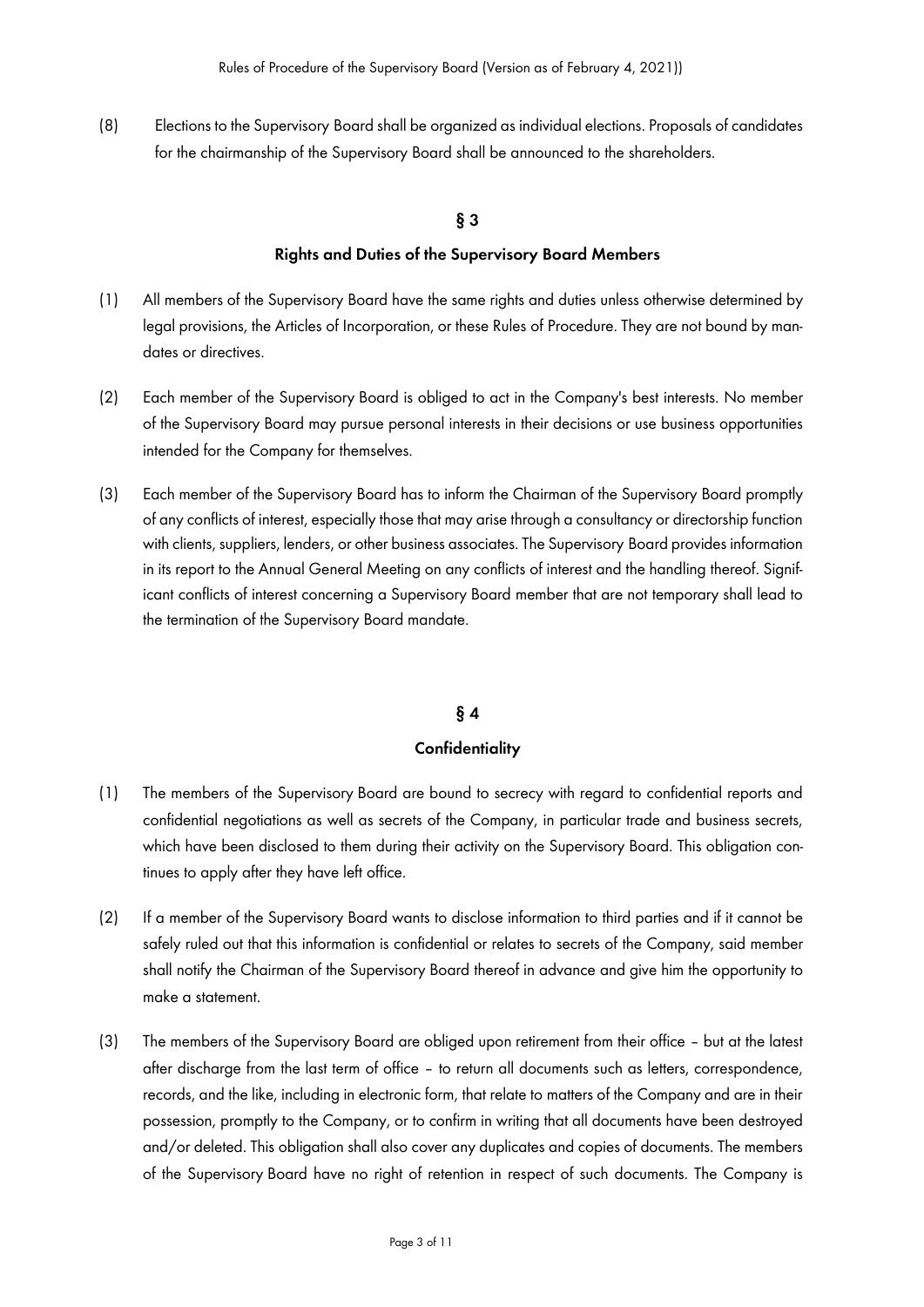obligated to grant the Supervisory Board member, after their departure and through an independent third party bound to confidentiality on the basis of their profession, access to the records of the Company, provided the former member requires this access to defend themselves against claims in connection with their Supervisory Board activity.

(4) Each member of the Supervisory Board ensures that any personnel whom they may involve similarly preserve confidentiality as described in (1) and (3) above.

#### **§ 5**

#### **Election and Tasks of the Chairman and the Deputy Chairman**

- (1) After the Annual General Meeting, in which the Supervisory Board members of the shareholders are elected, a Supervisory Board meeting is held without special invitation. At this meeting, the Supervisory Board shall, under the chairmanship of the oldest Supervisory Board member present, elect from its midst a Chairman and a Deputy Chairman according to § 27 (1) and (2) of the Co-determination Act (Mitbestimmungsgesetz, MitbestG). The terms of office of the Chairman and the Deputy Chairman correspond with their terms of office as Supervisory Board members, unless a shorter term of office is stipulated during the election. The Deputy Chairman shall have the rights and obligations of the Chairman of the Supervisory Board , if the latter is prevented from performing his duties.
- (2) If a former member of the Company's Managing Board becomes a member of the Supervisory Board before two years have lapsed since his/her retirement from the Managing Board, a change to the chairmanship of the Supervisory Board shall be an exception for which reasons must be given to the Annual General Meeting.
- (3) Should the Chairman or Deputy resign before his/her term of office has expired, the Supervisory Board immediately holds a new election in order to appoint a new Chairman or Deputy for the remaining term of office of the person having resigned.
- (4) The Chairman of the Supervisory Board coordinates the work in the Supervisory Board, chairs the meetings and represents the interests of the Supervisory Board externally. Declarations of intent by the Supervisory Board and its committees are executed on behalf of the Supervisory Board by the Chairman. The Chairman is authorized to receive declarations on behalf of the Supervisory Board .
- (5) The Chairman of the Supervisory Board regularly maintains contact with the Managing Board and consults with it on the strategy, business development, risk situation, risk management, and the compliance of the Company. The Chairman of the Supervisory Board will inform the Supervisory Board of important events that are of crucial importance for the assessment of the situation, development, and management of the Company, as well as convene a Supervisory Board meeting if necessary.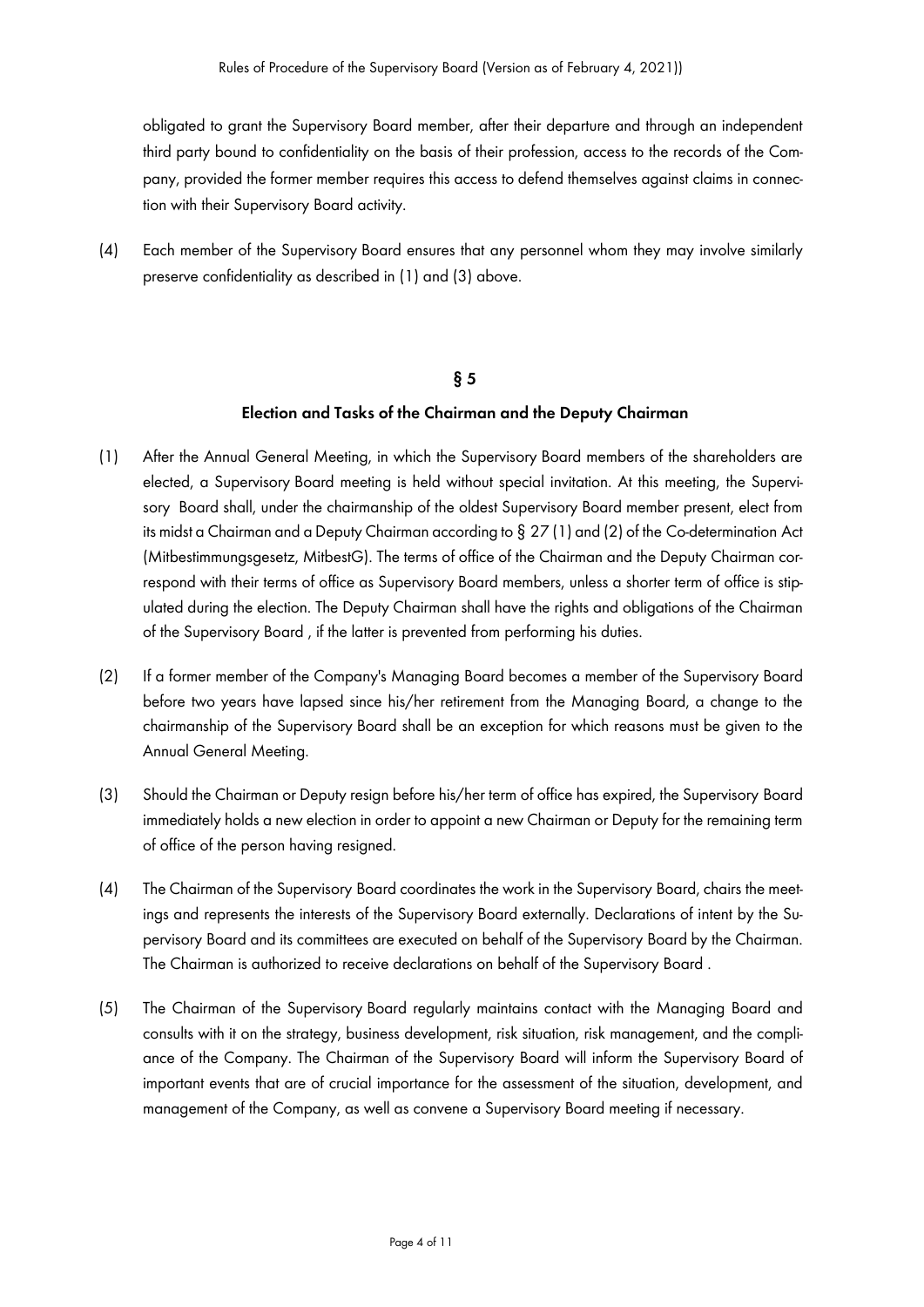## **§ 6**

#### **Meetings**

- (1) The meetings of the Supervisory Board shall take place once in every calendar quarter and must take place twice every six months.
- 2) The Chairman convokes the meetings in written form, giving two weeks' notice, and defines the form of the meetings. When calculating the notice period the date of communication and the date of the meeting are not counted. In urgent cases, the Chairman may shorten the period of notice and convoke a meeting orally, by telephone, by fax, or by other electronic means. The agenda items are to be announced with the invitation.
- (3) The Chairman of the Supervisory Board chairs the meeting and determines the working language at the meeting and the order in which the agenda items are dealt with.
- (4) If a member of the Supervisory Board has attended less than half of the meetings of the Supervisory Board and any committees he/she belongs to within one fiscal year, this shall be noted in the report of the Supervisory Board to the Annual General Meeting.

## **§ 7**

#### **Adoption of Resolutions**

- (1) Resolutions of the Supervisory Board are usually passed at Supervisory Board meetings. By order of the Chairman, resolutions of the Supervisory Board may also be adopted by votes given orally, by telephone, in written form, by fax, or by electronic means. Resolutions adopted in this manner are confirmed by the Chairman in writing and sent to all members of the Supervisory Board.
- (2) Resolutions concerning items of the agenda that were not communicated in time can only be passed if no member opposes the vote. In this case, absent members must be given the opportunity of objecting to this resolution or of casting their votes in writing, by fax, by e-mail, or by other customary means of telecommunication within an adequate period to be determined by the Chairman. The resolution will only become effective if all absent members of the Supervisory Board do not oppose or if all absent members consent to the resolution within this period.
- (3) The Supervisory Board has a quorum if all members have been invited and at least half of the members making up the Supervisory Board take part in the voting. As regards the quorum of the Supervisory Board members are considered to participate in the adoption of resolutions even when they abstain from casting their vote. Absent members of the Supervisory Board may participate in the voting by submitting their votes in written form through other members. In addition, absent Supervisory Board members may cast their votes during the meeting, or subsequently within an adequate period to be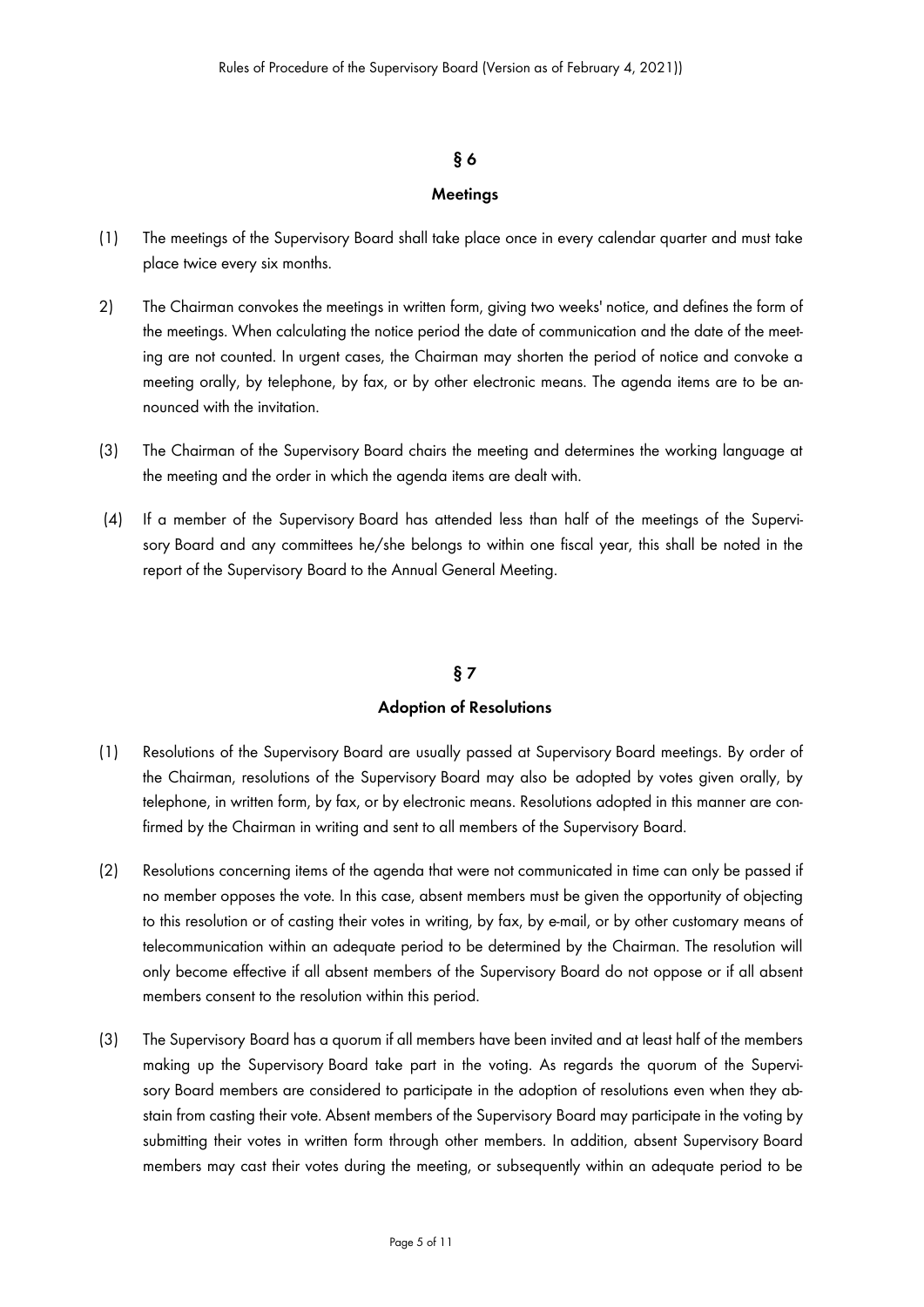determined by the Chairman, orally, by telephone, by fax, by e-mail, or by any other customary means of telecommunication, in particular via video transmission.

- (4) Unless otherwise required by law, in particular by §§ 27, 29 (2), 31, and 32 of the Co-determination Act (Mitbestimmungsgesetz, MitbestG), the Supervisory Board adopts resolutions by simple majority of votes cast. An abstention from voting does not count as vote cast. In the event of a voting tie, the Chairman's vote shall be decisive pursuant to §§ 29 (2) and 31 (4) of the Co-determination Act; each Supervisory Board member may request that a new vote within the meaning of these provisions be held. The Deputy Chairman does not have a second vote. The second vote may also be submitted in writing as per (3) sentence 3.
- (5) The Chairman determines the order in which the items on the agenda are dealt with as well as the type and order of voting. The Chairman may adjourn the adoption of resolutions regarding individual, several, or all items on the agenda at his/her due discretion once by not more than one month.
- (6) The Chairman is authorized to execute declarations of intent required to implement the resolutions adopted by the Supervisory Board and to receive declarations of intent on behalf of the Supervisory Board. In the absence of the Chairman, the Deputy shall have these powers.
- (7) The Supervisory Board is entitled to pass resolutions on amendments to the Articles of Incorporation, insofar as they relate to their form only.

#### **§ 8**

#### **Participation of Third Parties**

- (1) The members of the Managing Board participate in the meetings of the Supervisory Board, unless the Supervisory Board gives any other instructions.
- (2) The Chairman of the Supervisory Board may decide whether to call upon experts and people able to provide information, in particular auditors and/or the legal and tax consultants of the Company, for dealing with individual points on the agenda, unless the Supervisory Board determines otherwise.
- (3) The financial auditor participates in the consultations of the Supervisory Board regarding the annual and consolidated financial statements and reports on material findings of his/her audit.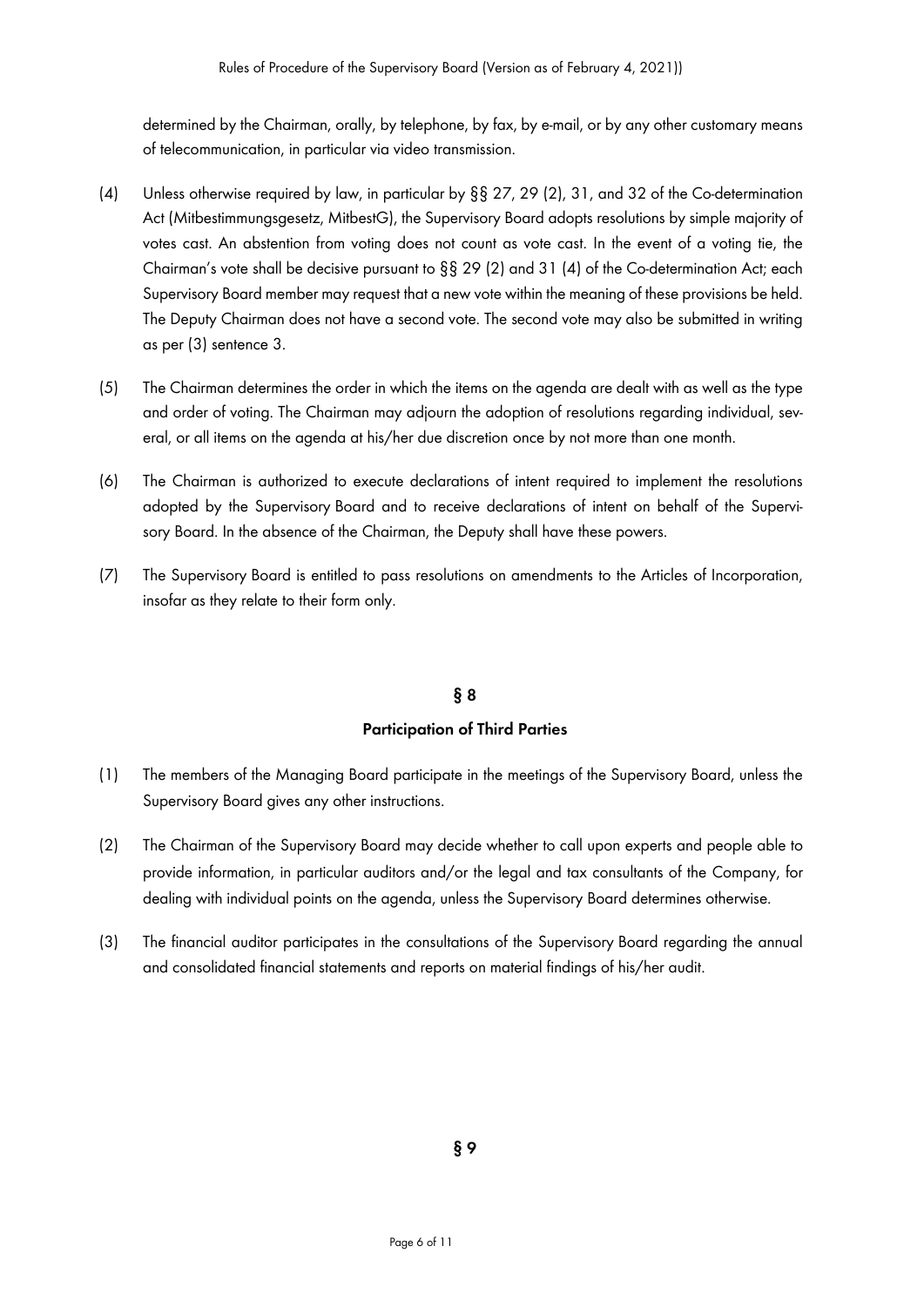#### **Minutes on Meetings and Resolutions**

- (1) Minutes are to be kept of the Supervisory Board meetings. They are signed by the Chairman of the Supervisory Board or – if he/she is unable to attend at the meeting – by the person who chairs the meeting, and shall be dispatched as copies within two weeks from the date of the meeting. The minutes indicate the place and date of the meeting, those attending, the items on the agenda, the principal content of what was dealt with, and the resolutions adopted by the Supervisory Board. The minutes will be regarded as approved if no member of the Supervisory Board who took part in the voting raises an objection at the next meeting of the Supervisory Board.
- (2) Resolutions not adopted at meetings are to be confirmed by the Chairman of the Supervisory Board in signed minutes. Copies of the minutes are to be sent to all members of the Supervisory Board within two weeks. The minutes will be regarded as approved if no member of the Supervisory Board who took part in the voting raises a written objection to the Chairman of the Supervisory Board within a month of the minutes being sent.

#### **§ 10**

#### **Committees – General Regulations**

- (1) The Supervisory Board shall form the following committees and staff them from its midst:
	- a) Presidial Committee (§ 11);
	- b) Audit Committee (§ 12):
	- c) Nomination Committee, which is staffed exclusively with representatives of the shareholders and which proposes suitable candidates to the Supervisory Board for its election proposals to the Annual General Meeting.
	- d) Mediation Committee, which is formed directly after the election of the Chairman and the Deputy Chairman of the Supervisory Board in order to fulfill the tasks set forth in § 31 (3) sentence 1 of the Co-determination Act (Mitbestimmungsgesetz, MitbestG). This committee shall consist of the Chairman and the Deputy Chairman of the Supervisory Board as well as one member elected by the employees' Supervisory Board members and one member elected by the stockholders' Supervisory Board members with a majority of the votes cast.
- (2) From among its members, the Supervisory Board may set up and appoint further in particular technically qualified – committees and, to the extent legally possible, transfer to them the decision-making powers of the Supervisory Board.
- (3) Any regulations stipulated for the Supervisory Board in the Articles of Incorporation and in these Rules of Procedure shall apply accordingly to the internal order of the committees, unless otherwise specified below.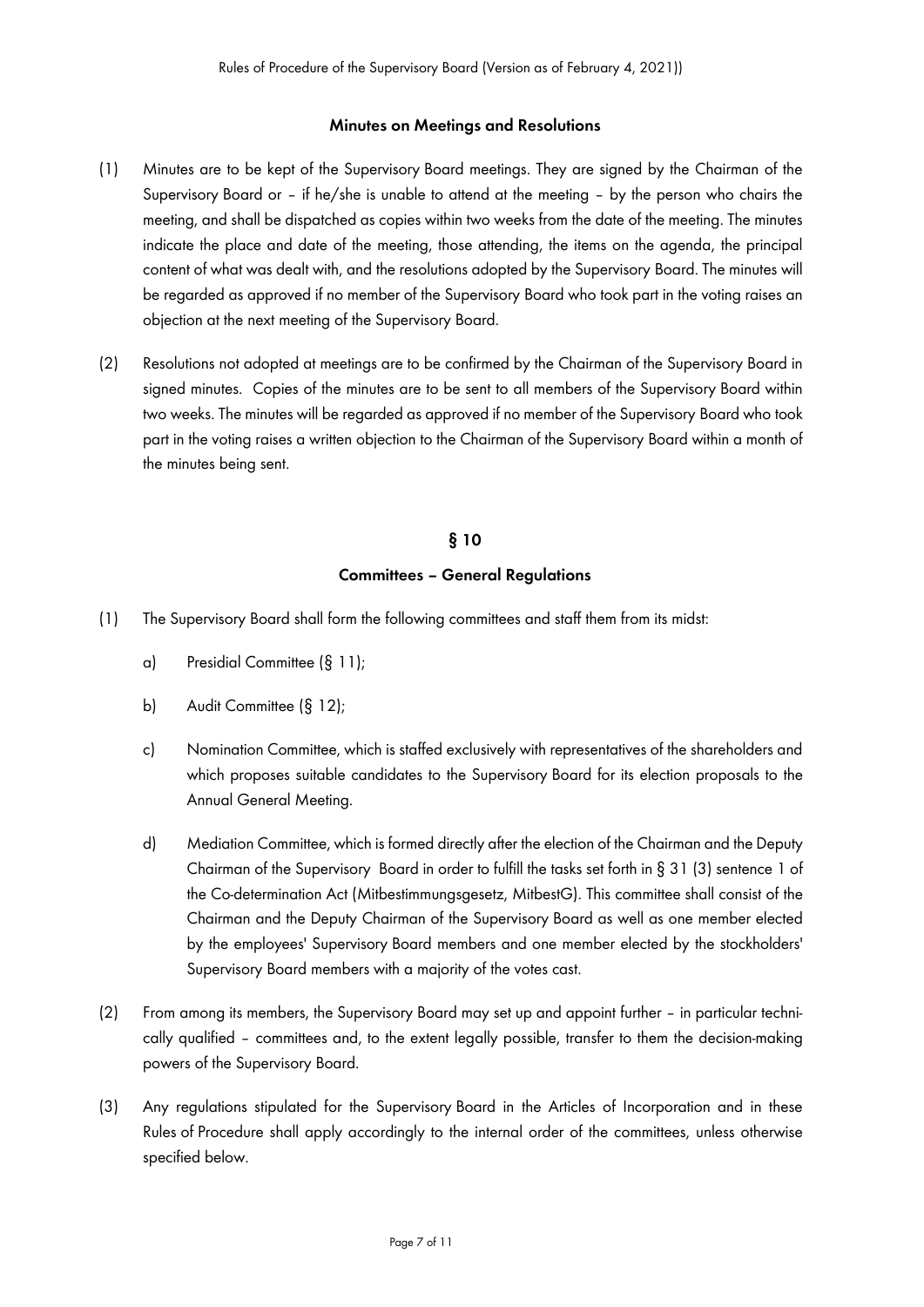- (4) Unless provisions to the contrary have been agreed to, the committees will be made up of four members who, provided they were elected as committee members and do not already belong to the committee as Chairman or Deputy Chairman of the Supervisory Board by virtue of their position, have relevant qualifications and specific experience in the respective work field. A committee only has a quorum if at least three committee members take part in the voting. The members of the Managing Board participate in the meetings of the committees if desired by the Chairman of the committee.
- (5) The members of the committees will be appointed in the constituent Supervisory Board meeting for the duration of their term of office as a Supervisory Board member.
- (6) The committee may elect a Chairman from its midst, unless the Supervisory Board appoints a Supervisory Board member as the Chairman of the committee. In the event of a voting tie, provided no binding legal regulations to the contrary apply, the Chairman's vote shall be decisive pursuant to §§ 29 (2) and 31 (4) of the Co-determination Act (Mitbestimmungsgesetz, MitbestG); each Supervisory Board member may request that a new vote within the meaning of these provisions be held. The Deputy Chairman does not have a second vote. The Chairman of the committee may involve Supervisory Board members who are not members of the committee for consulting purposes. It shall not be the rule for a former Chairman of the Managing Board or a member of the Managing Board to become Chairman of a Supervisory Board committee.
- (7) The respective committee chairman or if a committee chairman has not been elected a committee member selected by the committee shall regularly report to the Supervisory Board on the activity of the committee.
- (8) Supervisory Board members who do not belong to the committee can attend committee meetings, unless the chairman of the committee or – if a committee chairman has not been elected – the majority of committee member adopt a resolution to the contrary.

## **§ 11**

## **General Committee**

- (1) The members of the Presidial Committee are the Chairman and the Deputy Chairman of the Supervisory Committee, as well as one member elected by the employees' Supervisory Board members and one member elected by the stockholders' Supervisory Board members with a majority of the votes cast. The Chairman of the Supervisory Board shall chair the Presidial Committee.
- (2) The Presidial Committee has the following tasks:
	- a) Consenting to the schedule of responsibilities for the Managing Board;
	- b) Regulating personnel matters assigned to the Supervisory Board, in particular concluding, altering, and terminating the employment contracts with members of the Managing Board, except for determining and altering compensation of the Managing Board (including pension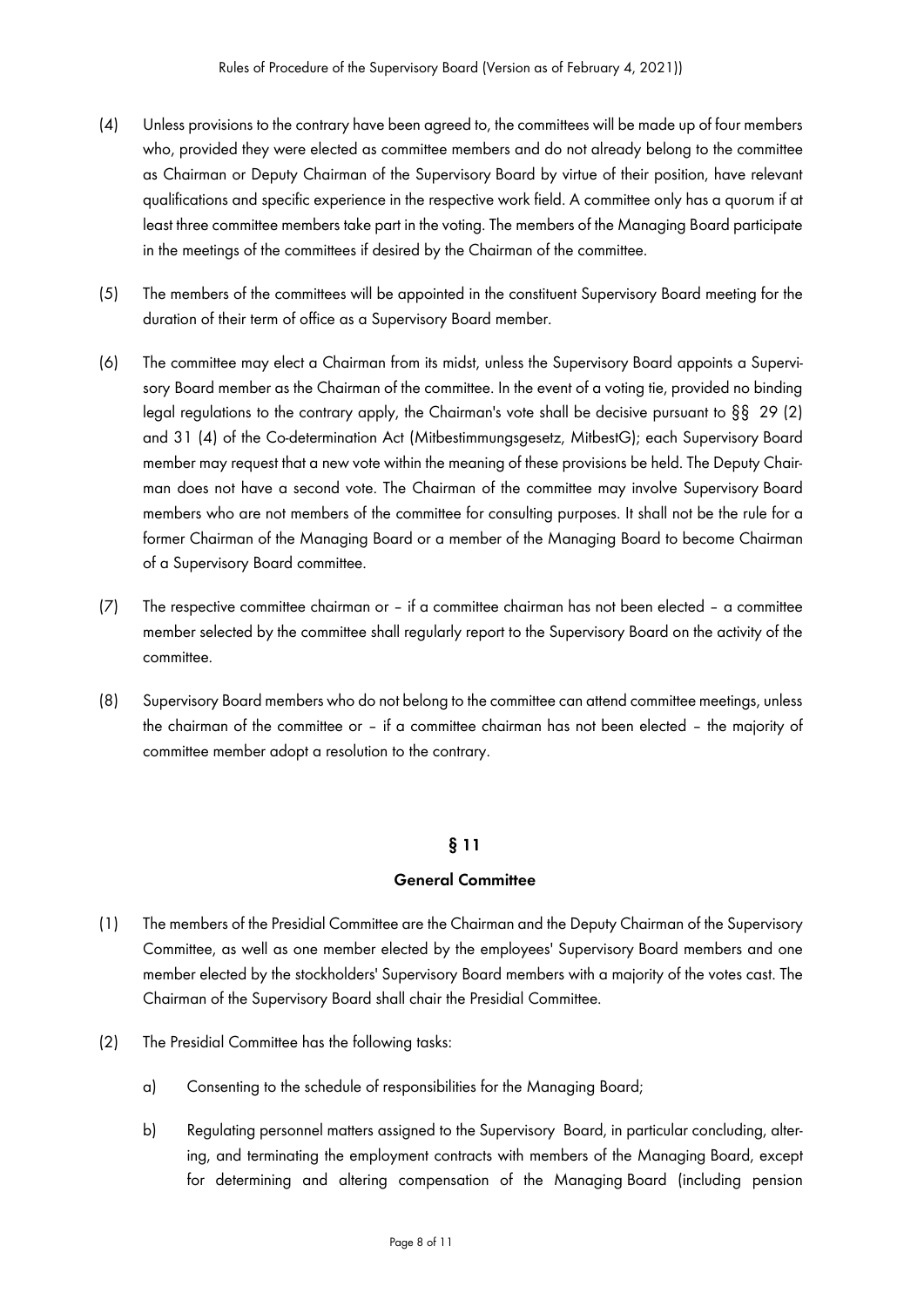commitments) within the meaning of § 87 (1) German Stock Corporation Act (Aktiengesetz, AktG) as well as appointing and withdrawing Managing Board members;

- c) Consenting to all measures and transactions of the Managing Board that require consent in accordance with the rules of procedure of the Managing Board, provided said measures and transactions do not legally require a decision from the Supervisory Board, especially the consent as per § 89 German Stock Corporation Act (Granting of credit to executive board members), as per § 114 German Stock Corporation Act (Contracts with supervisory board members), and as per §115 German Stock Corporation Act (Granting of credit to supervisory board members), as well as consenting to the subscription of a D&O insurance in the name of the Supervisory Board;
- d) Dealing with conflicts of interest of members of the Managing Board or the Supervisory Board;
- (e) Long-term Managing Board succession planning, taking the Company's executive staff plans into account;
- f) Preparing the meetings of the Supervisory Board and supervising the implementation of the resolutions adopted by the Supervisory Board or its committees.
- (3) Based on the proposal of the Presidial Committee, the full Supervisory Board determines total compensation of the individual members of the Managing Board. It determines the compensation system and reviews it on a regular basis. The Supervisory Board presents the compensation system and any modifications to the Annual General Meeting for approval.

#### **§ 12**

#### **Audit Committee**

- (1) The Audit Committee is made up of four members elected by the full Supervisory Board. At least one member of the Audit Committee must be independent and an expert in the fields of accounting or financial auditing. The Chairman of the Audit Committee shall be independent and have specialist knowledge of and experience in the application of accounting principles and internal control procedures, as well as be familiar with the topic of financial audit. The Chairman of the Supervisory Board or a former Managing Board member whose appointment ended less than two years ago shall not be the Chairman of the Audit Committee.
- (2) The Audit Committee has the following tasks:
	- a) Reviewing the independence of the proposed auditor;
	- b) Commissioning the auditor to conduct the audit;
	- c) Establishing the main points of the audit;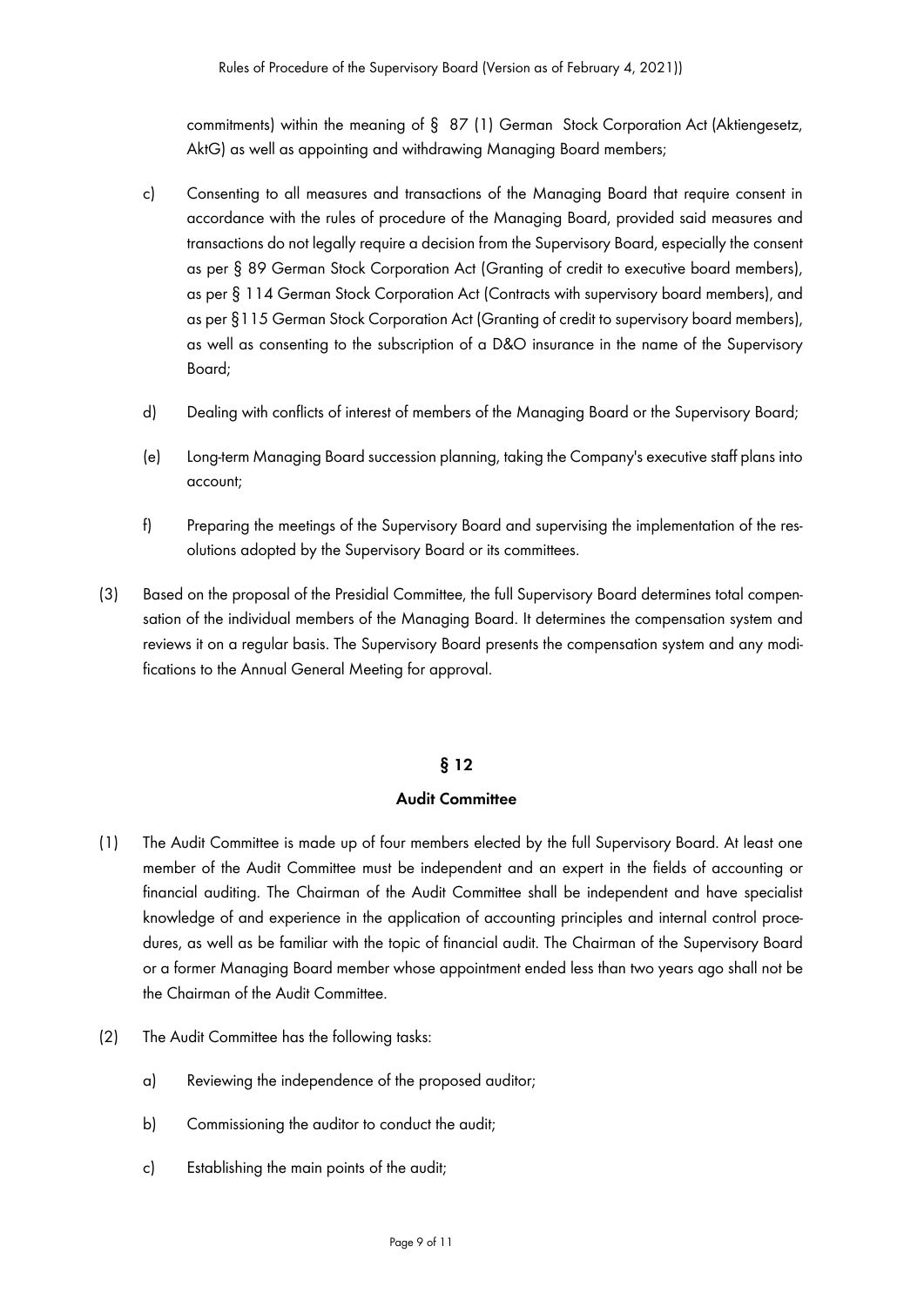- d) Reaching agreement on the fee with the auditor;
- e) Measures to supervise the independence of the auditor and the services provided additionally by the auditor;
- f) Preparing the audit of the annual and consolidated financial statements by the Supervisory Board;
- g) Assessment of the quality of the financial audits performed;
- h) Questions of accounting and of risk management, including monitoring the accounting processes, efficiency of the internal control system, of the risk management system, and of the internal auditing system;
- i) Questions of compliance;
- j) Review and approval for orders to the appointed (Group) auditor regarding the provision of (1) services to the Company, provided the individual amount exceeds EUR 50,000 or, within a fiscal year, EUR 150,000, and (2) of tax consultancy services as defined in Art. 5 of EU regulation 537/2014;
- k) Review and approval of transactions with close persons as defined in § 111a German Stock Corporation Act (AktG), provided these transactions require Supervisory Board approval as per § 111a German Stock Corporation Act (AktG).
- (3) Prior to submitting the proposal on the appointment of the auditor to the Annual General Meeting, the Audit Committee obtains a declaration of the respective auditor whether and, if applicable, which professional, financial, or other relationships exist between the auditor, the auditor's executive bodies and audit managers on the one hand, and the Company and the members of its executive bodies on the other, that could give cause to doubt the auditor's independence. The declaration shall also include information about to what extent other services were provided to the Company, in particular in the consulting field, in the previous fiscal year or have been agreed by contract for the next year.
- (4) The Audit Committee has to impose by contract the following particular duties on the auditor:
	- a) Prompt notification of the Chairman of the Audit Committee of possible grounds for bias or disqualification occurring during the audit, insofar as these cannot be rectified;
	- b) Immediate report of the auditor on all significant findings and events relevant to the tasks of the Supervisory Board that have been identified during the audit of financial statements;
	- c) Notification of the Supervisory Board and a note in the audit report if the auditor identifies any facts during the financial audit that show deviations of the declaration given by the Managing Board and Supervisory Board from the Code.